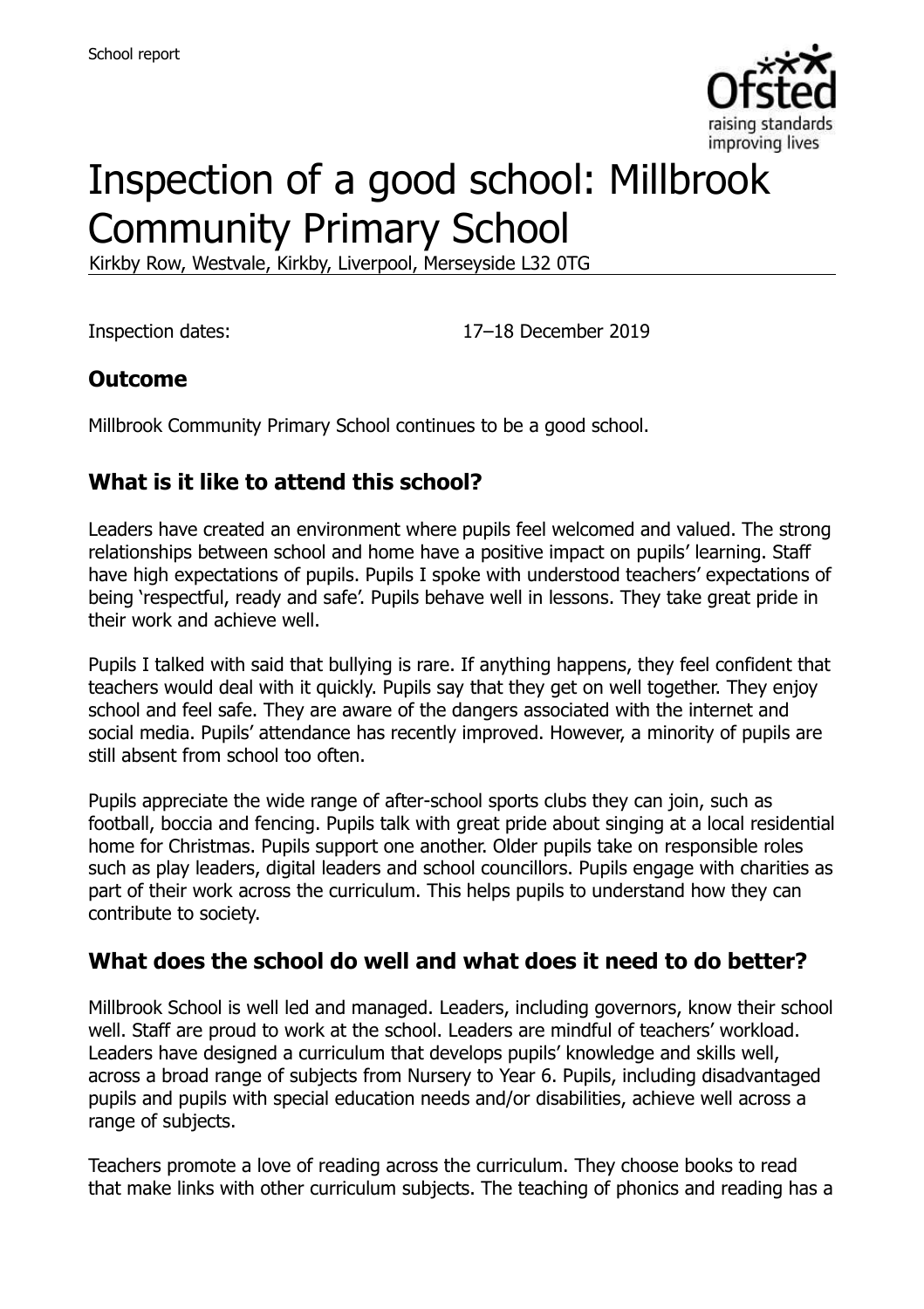

high priority in the curriculum. Phonics is taught in a logical order. Well-trained teaching assistants provide support to help less-confident pupils to achieve well. Over time, the vast majority of pupils have met the expected standard in the Year 1 phonics screening check. Pupils' reading books are matched closely to the sounds that children have been learning in class. Throughout the school, teachers carefully choose the books they read to pupils. Pupils talk enthusiastically about the stories they have listened to. They often seek out books recommended to them by staff. Pupils in key stage 2 enjoy a range of books linked to different subjects, such as history or science.

The mathematics curriculum is planned effectively. Pupils enjoy this subject. Teachers revisit concepts to help pupils remember more over time. Pupils achieve well because new learning builds on what they already know. Teachers have a clear understanding of what they want pupils to know. Training for staff ensures that they are up to date and skilled in teaching the subject. Pupils have many opportunities to practise their mathematics, including in other subjects. Children have opportunities to develop mathematical skills in the early years. They explore numbers through play. Older pupils remember their mathematical knowledge. They enjoy the challenge in their work. This includes how they use their mathematical knowledge to help them to solve problems.

In geography, teachers build on what pupils already know about the world. Leaders map out the key geographical vocabulary to be used. This links to other subjects such as science and history. For example, pupils were able to say how their knowledge of South America helped them with their new topic about the Mayans. As a result, pupils have a strong understanding of the world around them.

Pupils know that they should treat everyone with dignity and respect. In classrooms and around school, pupils are kind to each other and display good manners. Pupils' behaviour is good and there is little disruption to learning. The curriculum enables pupils to explore and learn about different cultures, religions, artists and musicians. Pupils leave the school well prepared for the next stage in their education.

## **Safeguarding**

The arrangements for safeguarding are effective.

Leaders make safeguarding a priority. Leaders have ensured that staff receive relevant training. Staff are alert to any safeguarding concerns. There are clear systems in school for recording and reporting these concerns. Leaders keep an overview of vulnerable pupils. The learning mentor and attendance officer are the main points of contact for vulnerable pupils and their families. Parents commented on how the school has supported them and their children through times when they needed support. Staff work well with external agencies to make sure that these pupils receive the support they need.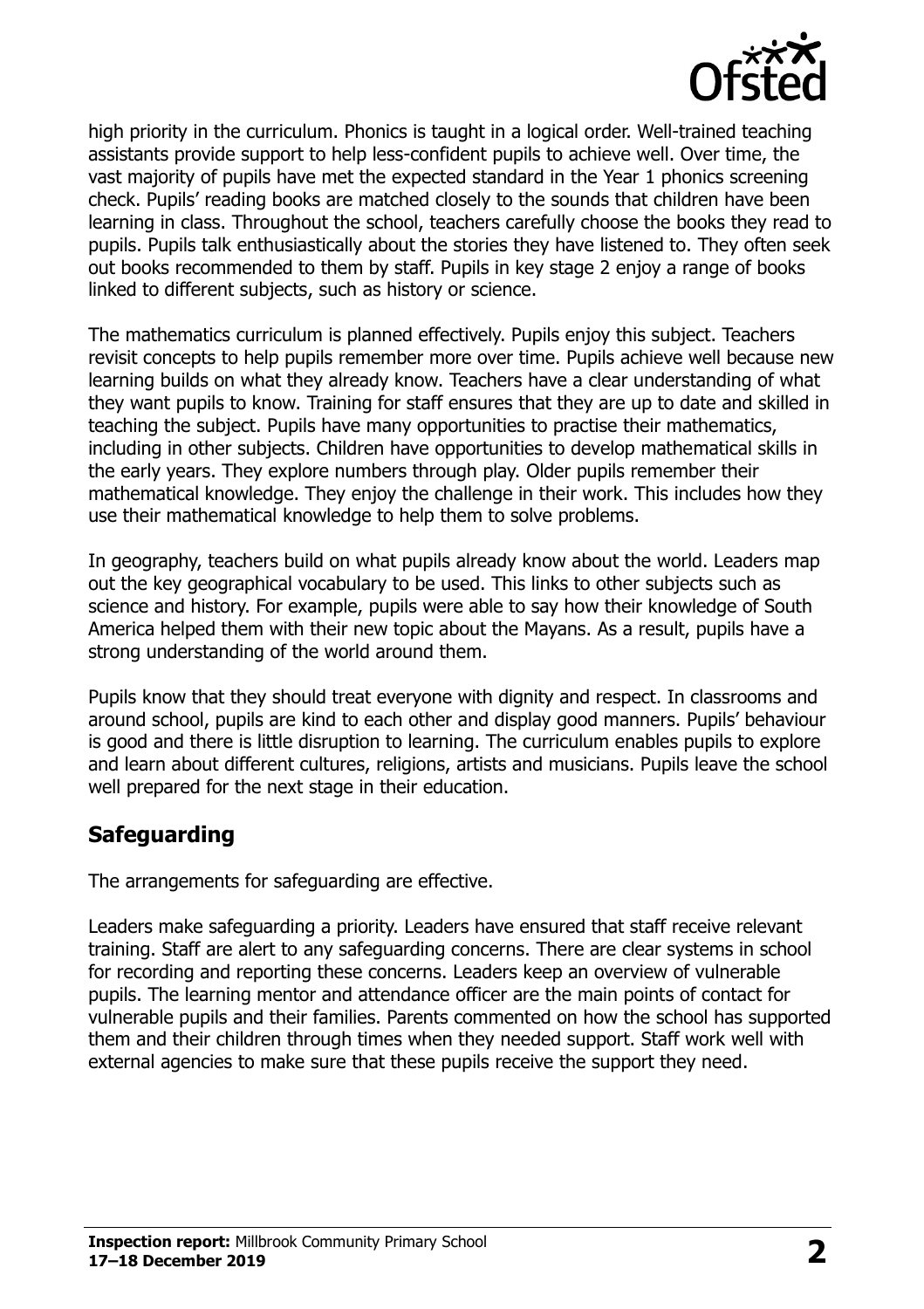

# **What does the school need to do to improve?**

# **(Information for the school and appropriate authority)**

 A minority of pupils are persistently absent from school. This prevents these pupils from learning all that they could. Leaders should redouble their efforts to ensure that the attendance of this group of pupils continues to improve.

## **Background**

When we have judged a school to be good we will then normally go into the school about once every four years to confirm that the school remains good. This is called a section 8 inspection of a good school or non-exempt outstanding school. We do not give graded judgements on a section 8 inspection. However, if we find some evidence that the school could now be better than good or that standards may be declining, then the next inspection will be a section 5 inspection. Usually this is within one to two years of the date of the section 8 inspection. If we have serious concerns about safeguarding, behaviour or the quality of education, we will convert the section 8 inspection to a section 5 inspection immediately.

This is the first section 8 inspection since we judged Millbrook Community Primary School to be good on 5 February 2015.

#### **How can I feed back my views?**

You can use [Ofsted Parent View](https://parentview.ofsted.gov.uk/) to give Ofsted your opinion on your child's school, or to find out what other parents and carers think. We use Ofsted Parent View information when deciding which schools to inspect, when to inspect them and as part of their inspection.

The Department for Education has further quidance on how to complain about a school.

If you are not happy with the inspection or the report, you can [complain to Ofsted.](https://www.gov.uk/complain-ofsted-report)

## **Further information**

You can search for [published performance information](http://www.compare-school-performance.service.gov.uk/) about the school.

In the report, '[disadvantaged pupils](http://www.gov.uk/guidance/pupil-premium-information-for-schools-and-alternative-provision-settings)' refers to those pupils who attract government pupil premium funding: pupils claiming free school meals at any point in the last six years and pupils in care or who left care through adoption or another formal route.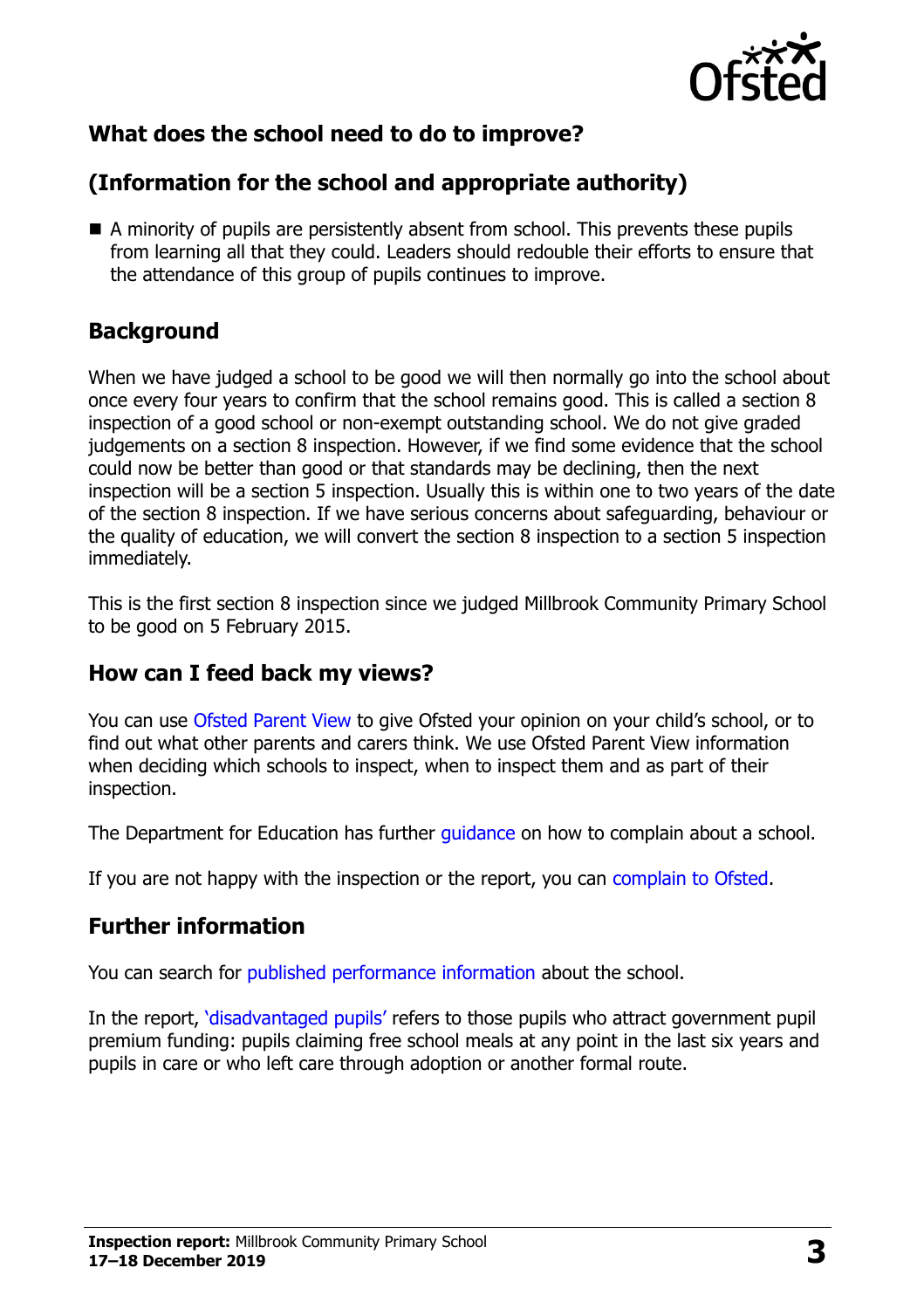

#### **School details**

| Knowsley Metropolitan Borough Council<br>10058074<br>Primary<br>Community<br>3 to 11<br>Mixed<br>The governing body<br><b>Peter McDermott</b><br>Jane Maloney<br>www.millbrookprimaryknowsley.co.uk | Unique reference number        | 104432 |
|-----------------------------------------------------------------------------------------------------------------------------------------------------------------------------------------------------|--------------------------------|--------|
|                                                                                                                                                                                                     | <b>Local authority</b>         |        |
|                                                                                                                                                                                                     | <b>Inspection number</b>       |        |
|                                                                                                                                                                                                     | <b>Type of school</b>          |        |
|                                                                                                                                                                                                     | <b>School category</b>         |        |
|                                                                                                                                                                                                     | Age range of pupils            |        |
|                                                                                                                                                                                                     | <b>Gender of pupils</b>        |        |
|                                                                                                                                                                                                     | <b>Appropriate authority</b>   |        |
|                                                                                                                                                                                                     | <b>Chair of governing body</b> |        |
|                                                                                                                                                                                                     | <b>Headteacher</b>             |        |
|                                                                                                                                                                                                     | Website                        |        |
| 4-5 February 2015                                                                                                                                                                                   | Date of previous inspection    |        |
|                                                                                                                                                                                                     |                                |        |

## **Information about this school**

■ The number of pupils with an education, health and care plan is above the national average.

#### **Information about this inspection**

- During the inspection, I spoke with pupils about their work and school life. I spoke with members of the governing body, a representative from the local authority, the headteacher, deputy headteacher and members of staff.
- I reviewed a range of documentation including documentation about attendance, behaviour and safeguarding, including the checks undertaken on newly appointed staff. I spoke with the persons responsible for safeguarding about how they keep pupils safe.
- I considered the three responses to Ofsted's online survey, Parent View, and spoke to parents before school. I also considered 39 responses from the online staff survey and 25 responses to the pupil survey.
- $\blacksquare$  I looked in depth at reading, mathematics and geography. This entailed discussions with subject leaders; visits to lessons; looking at examples of children's work; discussions with teachers; discussions with children and listening to children read.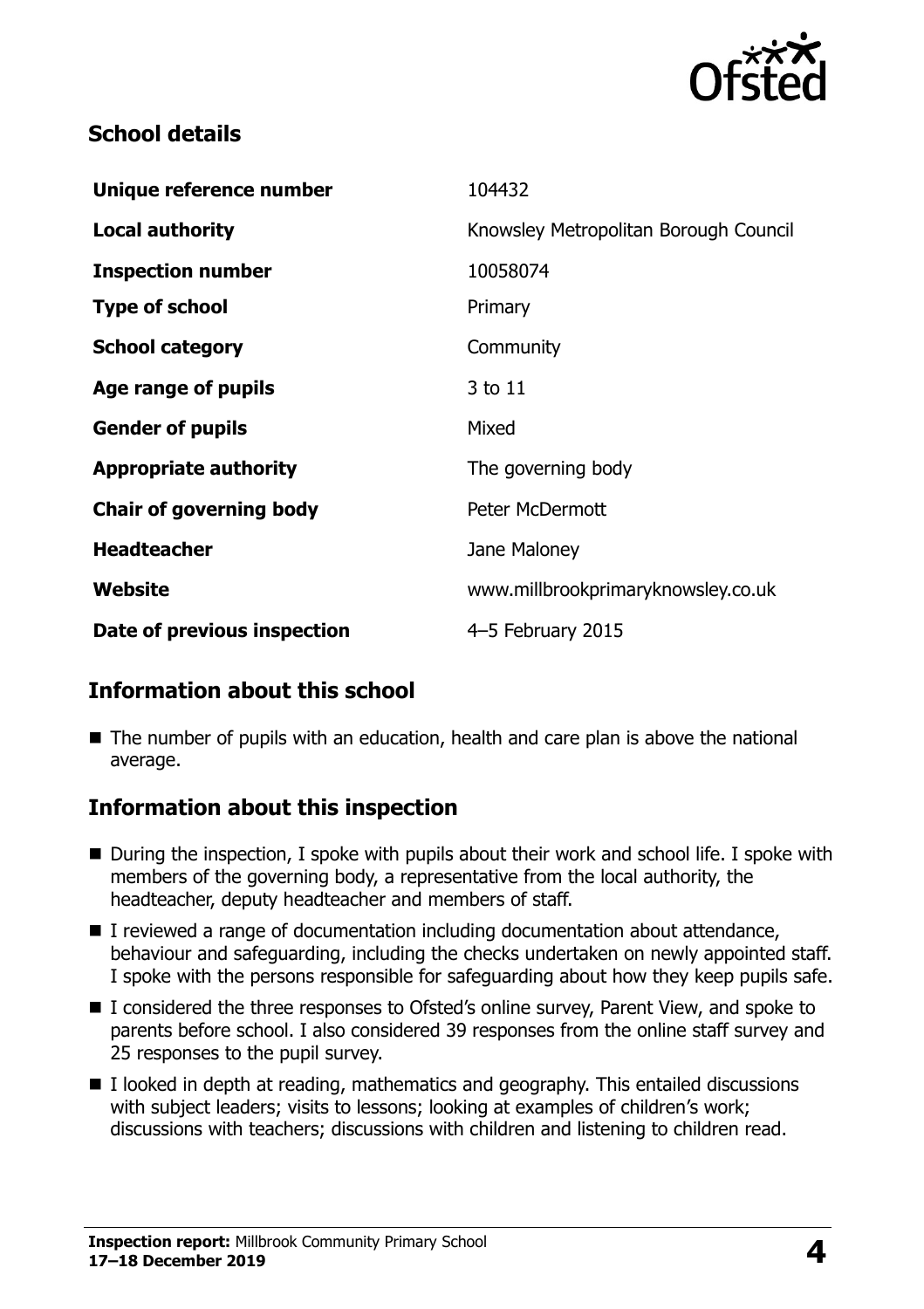

## **Inspection team**

Simon Hunter, lead inspector **Her Majesty's Inspector**